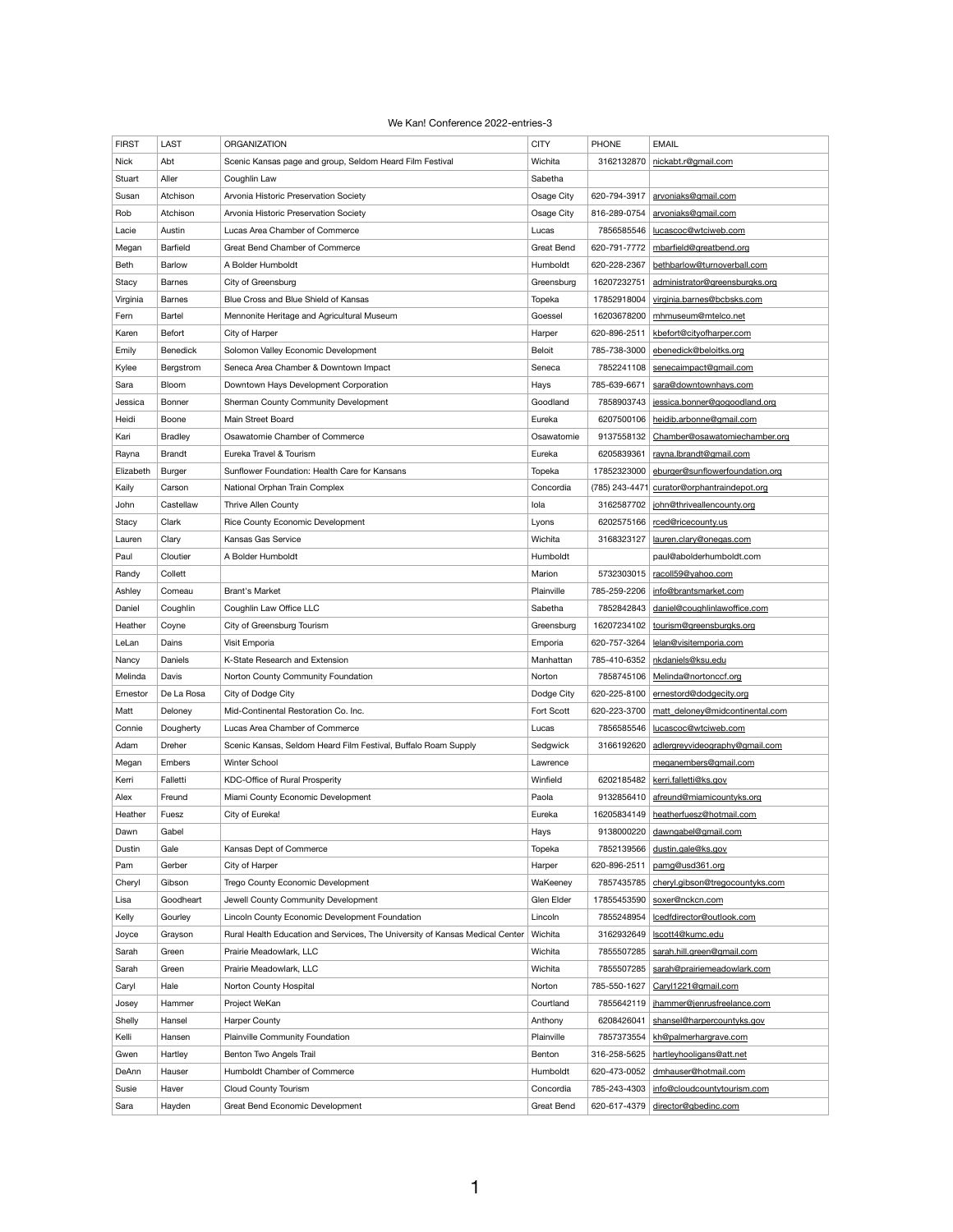| Christina        | Hayes          | City of Great Bend CVB                                                       | <b>Great Bend</b>  | 16207934111                 | chayes@greatbendks.net                    |
|------------------|----------------|------------------------------------------------------------------------------|--------------------|-----------------------------|-------------------------------------------|
| Kris             | Heinze         | Lincoln County Economic Development Foundation                               | Lincoln            | 785-524-4934                | lcedfmarketing@outlook.com                |
| Lucille          | Heller         | Mitchell County Convention and Tourism                                       | Hunter             | 7855642118                  | mckstourism@gmail.com                     |
|                  |                |                                                                              | Concordia          | 7856142121                  | emmaleighherman@gmail.com                 |
| Emma             | Herman         | National Orphan Train Complex                                                |                    |                             |                                           |
| <b>Kris</b>      | Hix            | City of Garnett                                                              | Garnett            | 7854486767                  | kris@garnettks.net                        |
| Carlie           | Houchen        | Blue Cross and Blue Shield of Kansas                                         | Topeka             | 913.596.8420                | carlie.houchen@bcbsks.com                 |
| Jennifer         | Huehl          | City of Sylvan Grove                                                         | Sylvan Grove       | 7855267188                  | sylvanch@wtciweb.com                      |
| Linda            | Hunsicker      | KS Dept. of Commerce                                                         | Topeka             |                             | 17852154484   Linda.Hunsicker@ks.gov      |
| Svetlana         | <b>Hutfles</b> | Kansas Association of Community Foundations                                  | Washington         | 6202004947                  | hutfles@kansascfs.org                     |
| Joy              | Jensen Howell  | <b>Greenwood Preservation Society</b>                                        | Eureka             | 620-583-4062                | Auntjoys@yahoo.com                        |
| <b>Bridgette</b> | Jobe           | Kansas Tourism                                                               | Topeka             | 7852508253                  | bridgette.jobe@ks.gov                     |
| Greg             | Jordan         | Kansas Small Business Development Center                                     | Topeka             | 7852913263                  | jordan@ksbdc.net                          |
| Sarah            | Kleopfer       | Hiawatha Chamber and Visitors Bureau                                         | Hiawatha           | 785-742-7136                | HIAWATHACHAMBER@RAINBOWTEL.NET            |
| Jeannie          | Kline          | Kansas Post Rock Limestone Coalition                                         | Ellsworth          | 936-346-9754                | jeanniekline@yahoo.com                    |
| Amara            | Kniep          | NetWork Kansas                                                               | Andover            | 3163905937                  | akniep@networkkansas.com                  |
| <b>Bonnie</b>    | Kopper         | City of Garden Plain                                                         | Garden Plain       | 316-531-2321                | cityclerk@gardenplain.com                 |
| Tyler            | Krenzin        | McPherson County Community Foundation                                        | McPherson          | 7852001372                  | Tyler@McPhersonFoundation.org             |
| Toby             | Kuhn           | Kinfolk Created                                                              | Basehor            | 9135156348                  | bryan@bryanlisbona.com                    |
| Kyra             | Lampe          | Jewell County Community Development                                          | Mankato            | 6203935515                  | klampe@jenrusfreelance.com                |
| Don              |                |                                                                              |                    | 620.363.2103                |                                           |
|                  | Lampe          | Lampe Heritage Farm LLC                                                      | Piqua              |                             | donaldlampe1@gmail.com                    |
| Shelia           | Lampe          | Lampe Heritage Farm LLC                                                      | Piqua              | 620.363.1000                | Shelialampe79@gmail.com                   |
| Sarah            | LaRosh         | NetWork Kansas                                                               | Osborne            | 17853464978                 | laroshsarah@gmail.com                     |
| Bryan            | Lisbona        | Kinfolk Creative                                                             | Basehor            |                             | 9135156348 bryan@bryanlisbona.com         |
| Holly            | Lofton         | Lindsborg CVB                                                                | Lindsborg          | 7852278687                  | cvbdir@lindsborgcity.org                  |
| Julie            | Lyon           | Kiowa County Economic Development                                            | Greensburg         | 6204749537                  | livekiowacountyks@gmail.com               |
| Kaitlyn          | Mahin          | A Little Hometown Shirt                                                      | Courtland          | 17855312624                 | kmahin@314graphicdesign.com               |
| Luke             | Mahin          | Republic County Economic Development                                         | Courtland          | 7853743047                  | rced@nckcn.com                            |
| Andres           | Mata           | Kansas Civic Network                                                         | Salina             | 7856436234                  | mataandres@outlook.com                    |
| William          | McBride        | <b>Matfield Station</b>                                                      |                    | Matfield Green 620 481 6074 | billmcbridesculptor@gmail.com             |
| Kimberly         | McCormick      | City of Garden Plain                                                         | Garden Plain       | 316-531-2321                | cityclerk@gardenplain.com                 |
| Tami             | McGreevy       | Ellsworth Area Chamber of Commerce                                           | Ellsworth          | 7854724071                  | chamber@goellsworth.com                   |
| Rick             | McNary         | Shop Kansas Farms                                                            | Potwin             | 3167346845                  | rick.mcnary@gmail.com                     |
| Sarah            | Meitner        | <b>Heartland Community Foundation</b>                                        | Hays               | 17856392629                 | sarahmeitner@gscf.org                     |
| Jaime            | Menon          | K-State Research and Extension                                               | Manhattan          | 7854770604                  | jmenon@ksu.edu                            |
| Lindsay          | Metcalf        | <b>Cloud County Tourism</b>                                                  | Concordia          | 8168101833                  | metcalf.lindsay@gmail.com                 |
| Cynthia          | <b>Mines</b>   | Wichita Times Travel Kansas                                                  | Wichita            | 3167344360                  | cmines@aol.com                            |
|                  |                |                                                                              |                    |                             |                                           |
| Gloria           | Moore          | Washington County Tourism                                                    | Washington         | 785-747-8757                | glorias@jbntelco.com                      |
| Tara             | Morrow         | Rural Health Education and Services, The University of Kansas Medical Center | Wichita            | 3162932649                  | tmorrow@kumc.edu                          |
| Lucas            | Mullin         | City of Eureka                                                               | Eureka             | 6205836140                  | Cityadm@eurekaks.org                      |
| Natalie          | Muruato        | Grow Clay County                                                             | Clay Center        | 605-682-0000                | director@growclaycounty.org               |
| Laura            | Musil          | Blue Rapids Community Action Team                                            | <b>Blue Rapids</b> | 785-562-6384                | lauramusil06@gmail.com                    |
| Don              | Musil          | Blue Rapids Community Action Team                                            | <b>Blue Rapids</b> | 7855626384                  | lauramusil06@gmail.com                    |
| Joan             | Nech           | Smith County Community Foundation                                            | Kensington         | 785 476 7538                | jnech@ruraltel.net                        |
| Becky            | Nickel         | Central Kansas Community Foundation                                          | Newton             | 6209514022                  | becky@centralkansascf.org                 |
| Norm             | Oeding         | Newton Farm & Art Market                                                     | Newton             |                             | 13166400865   onorm@att.net               |
| Julica           | Oharah         | Sherman County Community Development Corp.                                   | Goodland           |                             | 7858903743   julica.oharah@gogoodland.org |
| Shelley          | Paasch         | Kansas Main Street                                                           | Topeka             |                             | 6205154138 shelley.paasch@ks.gov          |
| David            | Procter        |                                                                              | Manhattan          |                             | (785) 341-4015 dprocter@ksu.edu           |
| Susie            | Pryor          | Kansas Small Business Development Center                                     | Topeka             |                             | 7852966514 pryor@ksbdc.net                |
| Trisha           | Purdon         | <b>Office of Rural Prosperity</b>                                            |                    | Independence 785-289-3763   | Trisha.Purdon@ks.gov                      |
| Julia            | Rabe           | Beloit Area Chamber of Commerce                                              | Beloit             |                             | beloitchamber@beloitchamber@nckcn.com     |
| Sasha            | Randolph       | Rural Health Education and Services, The University of Kansas Medical Center | Wichita            |                             | 3162932649   srandolph2@kumc.edu          |
| Sasha            | Randolph       | Rural Health Education and Services, The University of Kansas Medical Center | Wichita            | 316-293-2649                | srandolph@kumc.edu                        |
|                  |                | McPherson Convention & Visitors Bureau                                       | McPherson          |                             | director@visitmcpherson.com               |
| Joni             | Regnier        |                                                                              |                    | 16202413340                 |                                           |
| Jordan           | Roemerman      | Kansas Tourism                                                               | Topeka             |                             | 6202001660   jordan.roemerman@ks.gov      |
| Rachèll          | Rowand         | Kansas Department of Commerce                                                | Topeka             | 7852965298                  | Rachèll.Rowand@ks.gov                     |
| Peggy            | Ruebke         | City of Nickerson                                                            | Nickerson          | 16202006941                 | Pruebke@gmail.com                         |
| Justin           | Rupert         | Goodwill Industries of Kansas                                                | Wichita            |                             | 316-744-9291   jrupert@goodwillks.org     |